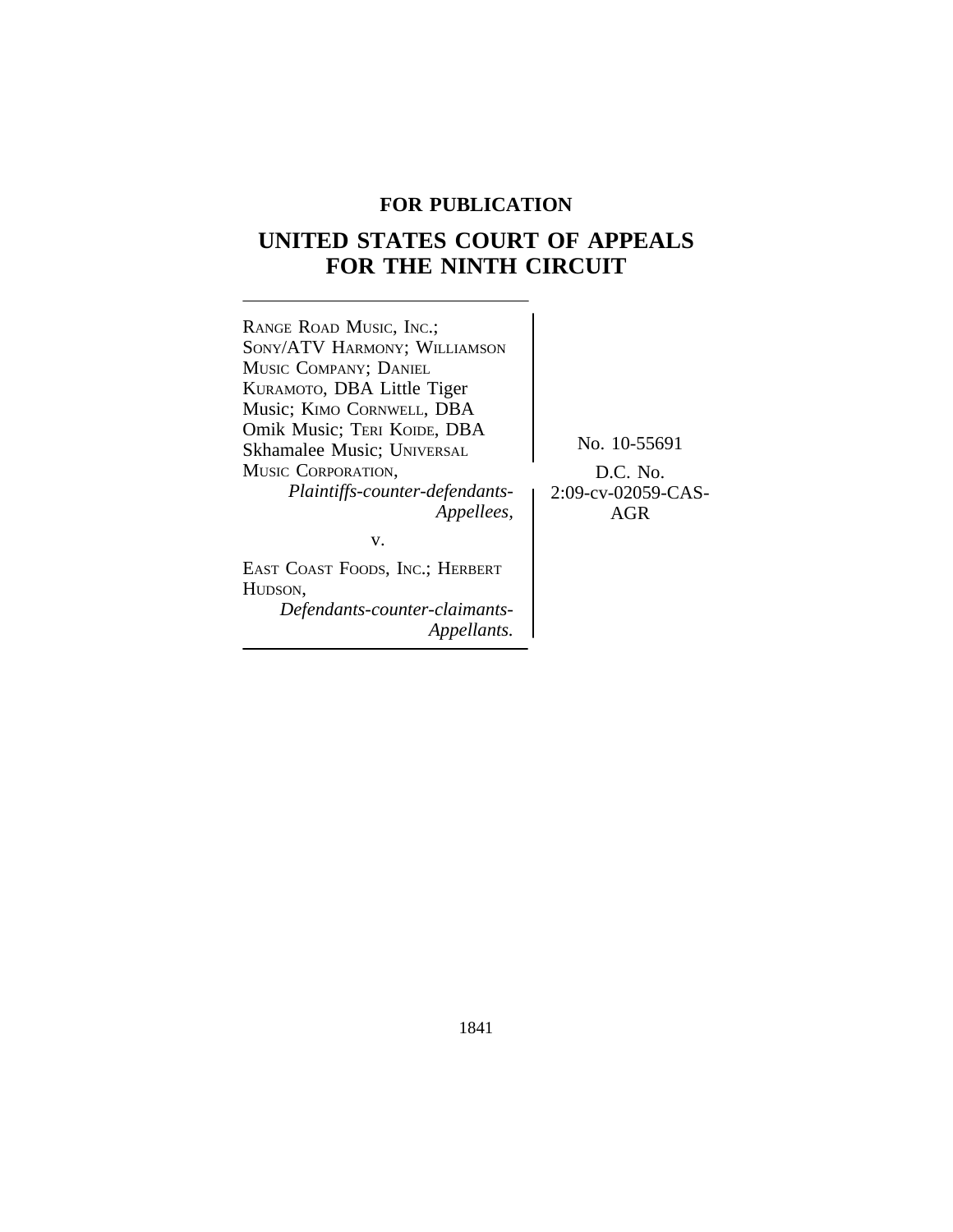| RANGE ROAD MUSIC, INC.;         |                    |
|---------------------------------|--------------------|
| SONY/ATV HARMONY; WILLIAMSON    |                    |
| MUSIC COMPANY; DANIEL           |                    |
| KURAMOTO, DBA Little Tiger      |                    |
| Music; KIMO CORNWELL, DBA       |                    |
| Omik Music; TERI KOIDE, DBA     | No. 10-55800       |
| Skhamalee Music; UNIVERSAL      | $D.C.$ No.         |
| MUSIC CORPORATION,              | 2:09-cv-02059-CAS- |
| Plaintiffs-counter-defendants-  | AGR                |
| Appellees,                      |                    |
| v.                              | <b>OPINION</b>     |
| EAST COAST FOODS, INC.; HERBERT |                    |
| HUDSON,                         |                    |
| Defendante counten claimante    |                    |

*Defendants-counter-claimants-Appellants.*

Appeal from the United States District Court for the Central District of California Christina A. Snyder, District Judge, Presiding

Argued and Submitted December 9, 2011—Pasadena, California

Filed February 16, 2012

Before: Harry Pregerson and Richard A. Paez, Circuit Judges, and James P. Jones, District Judge.\*

Opinion by Judge Paez

<sup>\*</sup>The Honorable James P. Jones, United States District Judge for the Western District of Virginia, sitting by designation.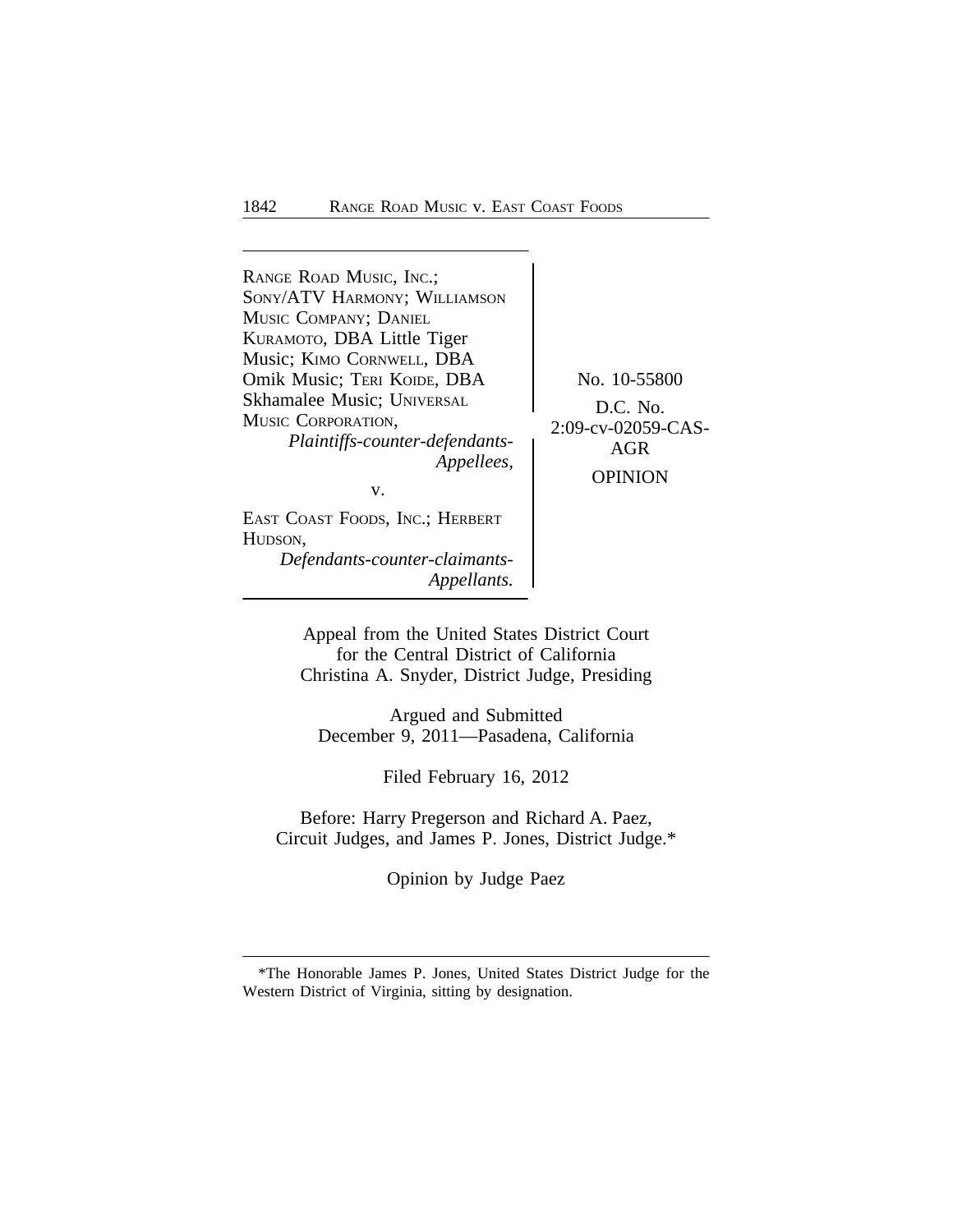## **COUNSEL**

Sharon Douglass Mayo, Arnold & Porter LLP, San Francisco, California; Emilia P. Petersen and Danika B. Vittitoe, Arnold & Porter LLP, Los Angeles, California; Richard H. Reimer, American Society of Composers, Authors, and Publishers, New York, New York; and Vikram Sohal, Miller LLP, Los Angeles, California, for the plaintiffs-counter-defendantsappellees.

Aaron T. Borrowman, Michael Anthony DiNardo, and John E. Kelly, Kelly, Lowry & Kelley, LLP, Woodland Hills, California, for the defendants-counter-claimants-appellants.

#### **OPINION**

PAEZ, Circuit Judge:

East Coast Foods, Inc. (East Coast) and Herbert Hudson appeal the district court's grant of summary judgment to Plaintiffs-Appellees (collectively, the "Music Companies") for eight counts of copyright infringement, as well as the district court's award of attorney's fees and costs to the Music Companies. We affirm.

#### **I. Background**

The Music Companies own the copyrights to the eight songs at issue in this appeal, and are members of the Ameri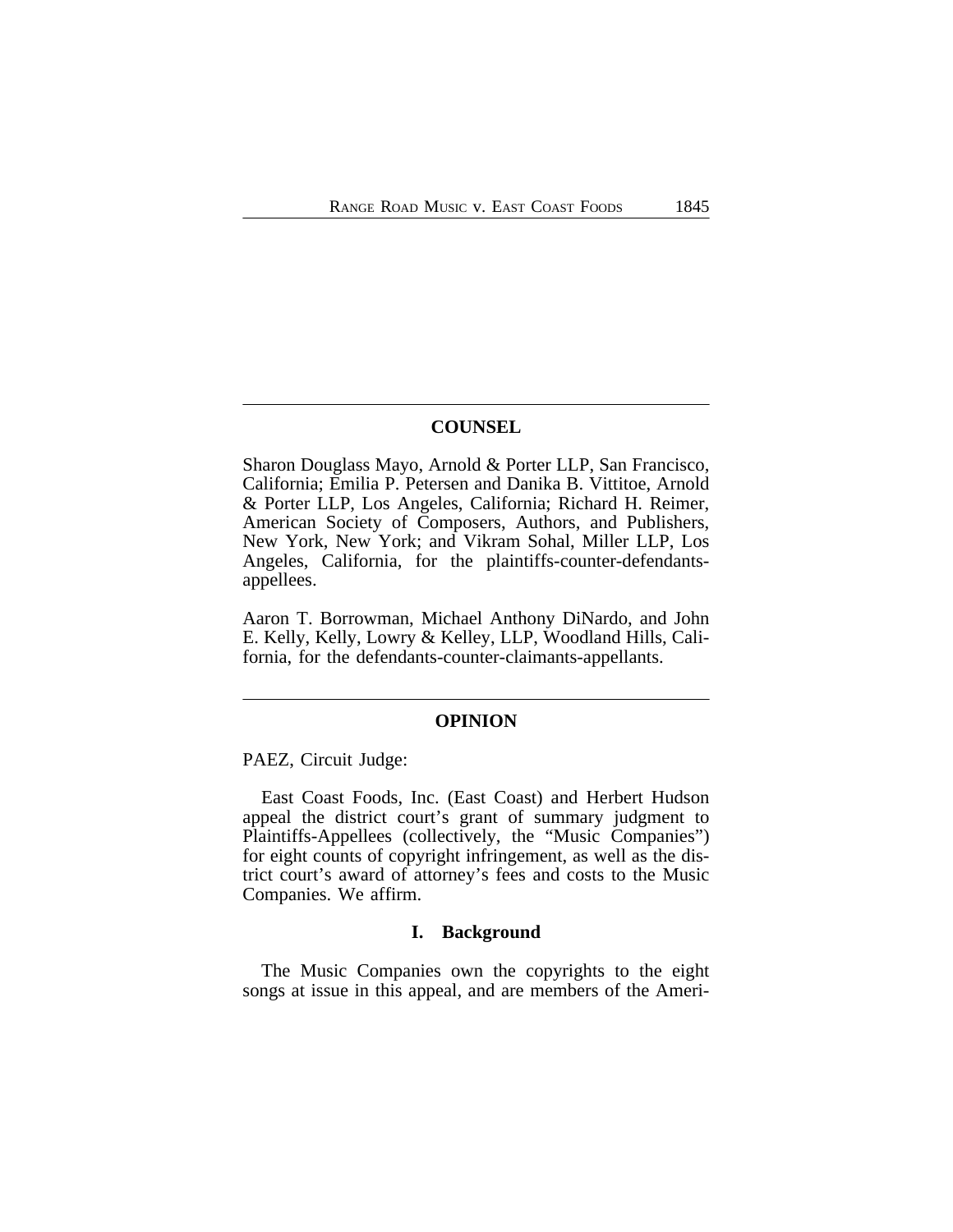can Society of Composers, Authors, and Publishers (ASCAP). ASCAP is a "performing rights society," a nonprofit organization that licenses the music of its members and collects royalties whenever that music is performed publicly. *See Broad. Music, Inc. v. Columbia Broad. Sys., Inc.*, 441 U.S. 1, 4-5 (1979).

East Coast owns and operates the Roscoe's House of Chicken and Waffles chain of restaurants in Southern California. There are five Roscoe's restaurants, located in Pasadena, Hollywood, Los Angeles, West Los Angeles, and Long Beach. The co-defendant, Herbert Hudson, is the sole officer and director of East Coast.

The Long Beach Roscoe's opened in 2001. Attached to the restaurant is a bar and lounge area called the "Sea Bird Jazz Lounge." Though the parties dispute whether East Coast owns the Long Beach Roscoe's, as it does the other locations, Hudson submitted a signed liquor license application for the Long Beach Roscoe's to the California Department of Alcoholic Beverage Control in 2001, which named the applicant as "East Coast Foods Inc." A liquor license was ultimately issued to East Coast Foods Inc., doing business as Roscoe's House of Chicken and Waffles, which today appears in the window of the Sea Bird Jazz Lounge.**<sup>1</sup>**

Shortly after the Long Beach Roscoe's opened, ASCAP contacted East Coast to offer it a license to perform music by ASCAP members at the restaurant and lounge. East Coast did not purchase a license, and between 2001 and 2007 East Coast ignored repeated requests from ASCAP to pay licensing fees. In 2008, ASCAP engaged an independent investigator, Scott Greene, to visit the Long Beach Roscoe's, make notes of his visit, and prepare a detailed investigative report indicating whether copyright infringement was occurring at the

**<sup>1</sup>**Both the lounge and the restaurant serve alcohol; the single liquor license covers both sections of the building.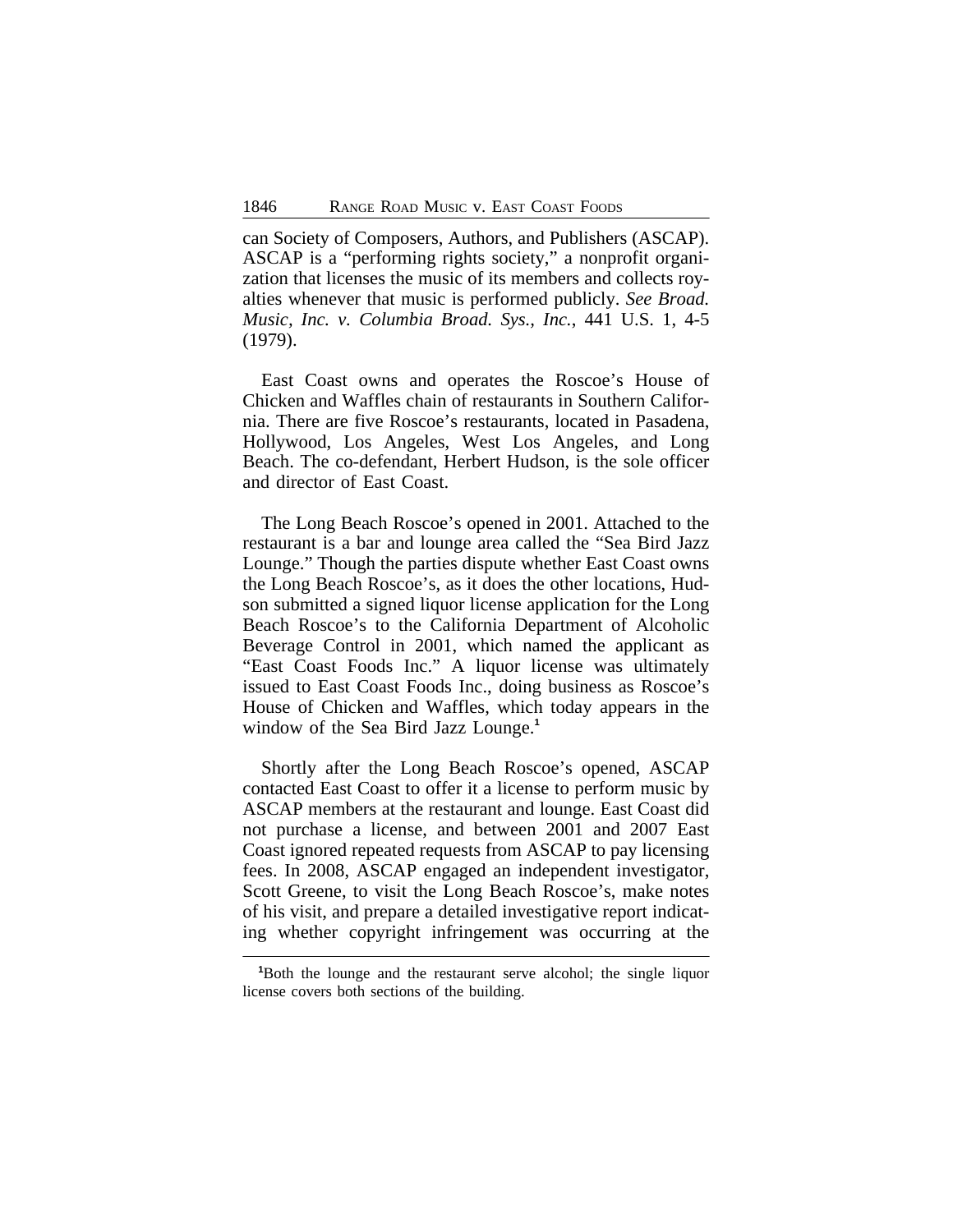venue. Greene, who considers himself knowledgeable about every genre of music "except heavy metal and explicit rap," had conducted over 300 investigations for ASCAP when he was retained for the Roscoe's job.

Greene visited Roscoe's on May 30, 2008. During his visit, he surreptitiously noted the musical compositions performed by that night's live musical act, Azar Lawrence & the L.A. Legends, as well as songs played from a CD over the lounge's sound system. During the live performance, he was able to personally identify the jazz compositions "All or Nothing at All," "It's Easy To Remember," "My Favorite Things," and "Be-Bop," all popularly associated with John Coltrane. In several cases, the band leader announced the titles of the songs before playing them. Greene also identified four songs by the jazz-fusion group Hiroshima that played on the venue's CD player: "Bop-Hop," "Once Before I Sleep," "One Fine Day," and "Only Love." He did not personally recognize the Hiroshima songs, but he approached the CD player and transcribed the titles directly from the CD jewel case as the songs played.

After Greene submitted his investigative report, ASCAP confirmed that the Music Companies own validly registered copyrights to all eight of the songs Greene identified. The Music Companies sued East Coast and Hudson for eight counts of copyright infringement, corresponding to the eight songs Greene heard publicly performed at the Long Beach Roscoe's. The complaint also alleged that East Coast owned and operated the Long Beach Roscoe's, and that Herbert Hudson was the president and principal stockholder of East Coast.

East Coast and Hudson counterclaimed for a declaratory judgment that they had not committed copyright infringement. After discovery, the parties cross-moved for summary judgment. The district court granted the Music Companies' motion for summary judgment and awarded \$4,500 in statutory damages against East Coast and Hudson, jointly and sev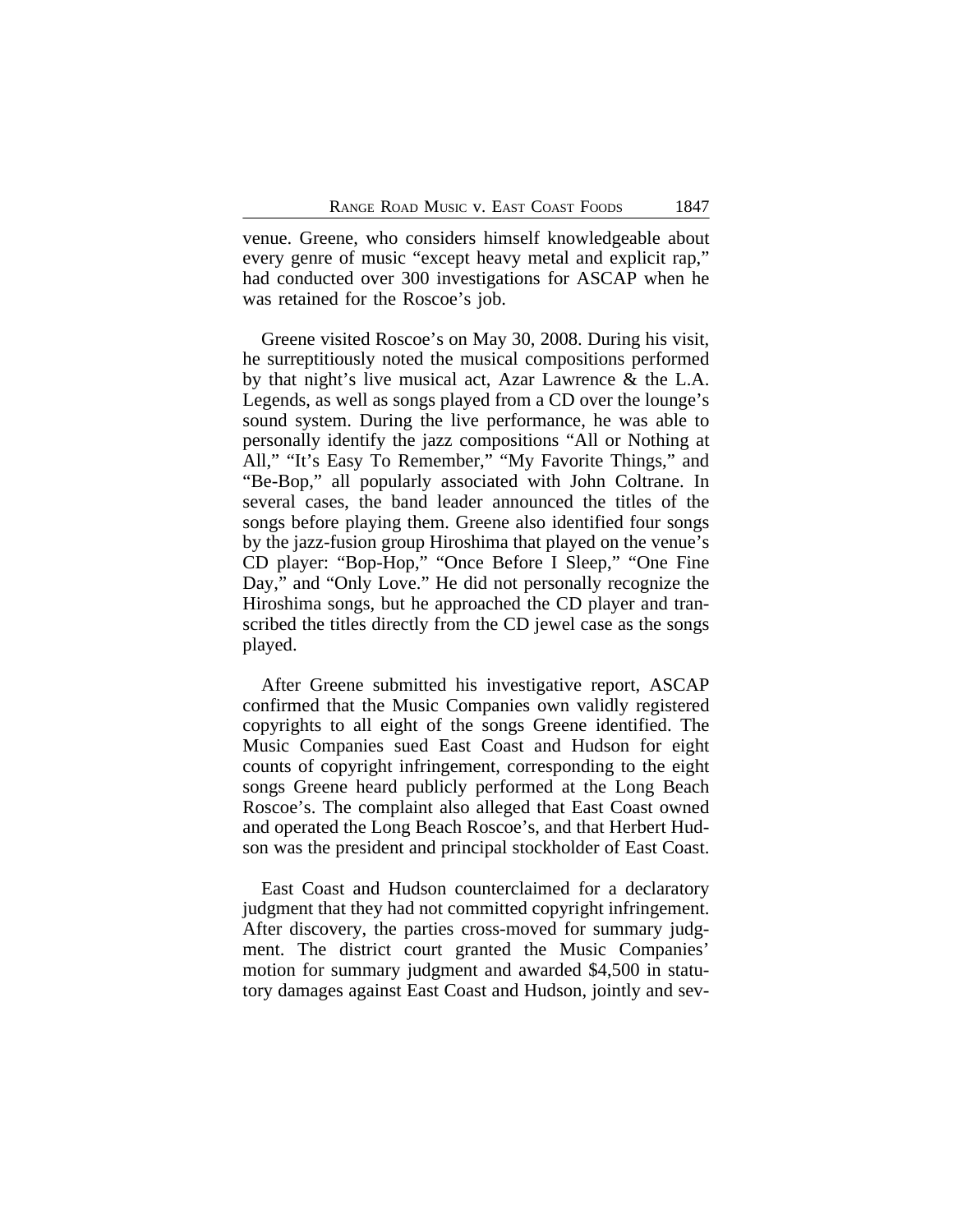erally, for each of the eight infringed works, for a total of \$36,000. In a subsequent order, the district court awarded \$162,728.22 against the defendants for attorney's fees and costs. East Coast and Hudson now appeal both the grant of summary judgment and the fee award.

#### **II. Standard of Review**

We review the district court's grant of summary judgment de novo. *See Zurich Am. Ins. Co. v. Int'l Fibercom, Inc. (In re Int'l Fibercom, Inc.)*, 503 F.3d 933, 940 (9th Cir. 2007). Summary judgment is appropriate when, viewing the evidence in the light most favorable to the non-moving party and drawing all reasonable inferences in favor of that party, no genuine issue of material fact exists and the movant is entitled to judgment as a matter of law. *Nunez v. Duncan*, 591 F. 3d 1217, 1222-23 (9th Cir. 2010). A "conclusory, self-serving affidavit, lacking detailed facts and any supporting evidence" is insufficient to create a genuine issue of material fact. *FTC v. Publ'g Clearing House, Inc.*, 104 F.3d 1168, 1171 (9th Cir. 1997).

The district court's evidentiary rulings are reviewed for abuse of discretion. *See Nationwide Transp. Fin. v. Cass Info. Sys., Inc.*, 523 F.3d 1051, 1057-58 (9th Cir. 2008). The district court's award of attorney's fees is also reviewed for abuse of discretion. *See Gates v. Deukmejian*, 987 F.2d 1392, 1396 (9th Cir. 1993).

#### **III. Discussion**

#### **A. The Music Companies' complaint.**

East Coast and Hudson first argue that the Music Companies' complaint was insufficient because it did not state a claim of vicarious liability for copyright infringement. *See Dream Games of Ariz., Inc. v. PC Onsite*, 561 F.3d 983, 995 (9th Cir. 2009) (refusing to entertain a theory of secondary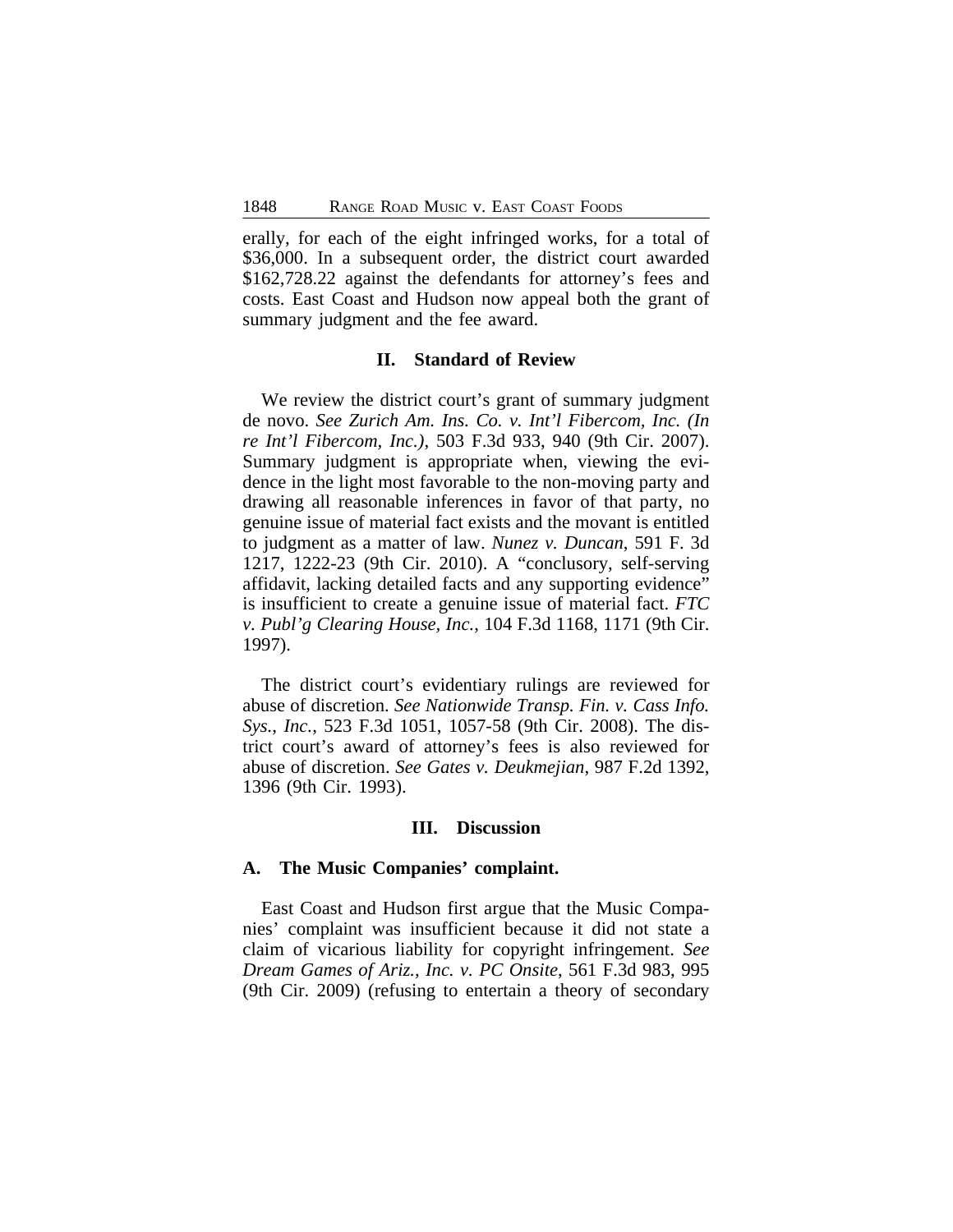liability for copyright infringement when it was not alleged in either the plaintiff's original or amended complaint).

**[1]** The Music Companies' complaint was sufficient. A vicarious infringer "profit[s] from direct infringement while declining to exercise a right to stop or limit it." *Metro-Goldwyn-Mayer Studios Inc. v. Grokster, Ltd.*, 545 U.S. 913, 930 (2005); *see also Twentieth Century Music Corp. v. Aiken*, 422 U.S. 151, 157 (1975) ("An orchestra or individual instrumentalist or singer who performs a copyrighted musical composition in such a public place without a license is thus clearly an infringer under the [Copyright Act]. The entrepreneur who sponsors such a public performance for profit is also an infringer—direct or contributory."). The Music Companies' complaint contained an adequate statement of the claim of vicarious infringement: it alleged that copyrighted musical compositions were publicly performed at the Long Beach Roscoe's, and pleaded specific facts to raise a plausible inference that East Coast and Hudson exercised control over and financially benefitted from the performance venue. *See Ashcroft v. Iqbal*, 556 U.S. 662, 129 S. Ct. 1937, 1951-52 (2009).

## **B. The sufficiency of the Music Companies' evidence of infringement.**

The Music Companies' evidence of copyright infringement consisted primarily of Scott Greene's investigative report and deposition testimony. East Coast and Hudson argue that the district court erred in granting summary judgment to the Music Companies for two reasons: first, because Greene's identification of copyrighted compositions performed at the Long Beach Roscoe's was expert testimony by a lay witness that should have been excluded from evidence; and second, because the Music Companies failed to prove "substantial similarity" between the publicly performed compositions and the copyrighted works.

**[2]** The district court did not abuse its discretion by relying on Greene's report and declaration. Green's report and decla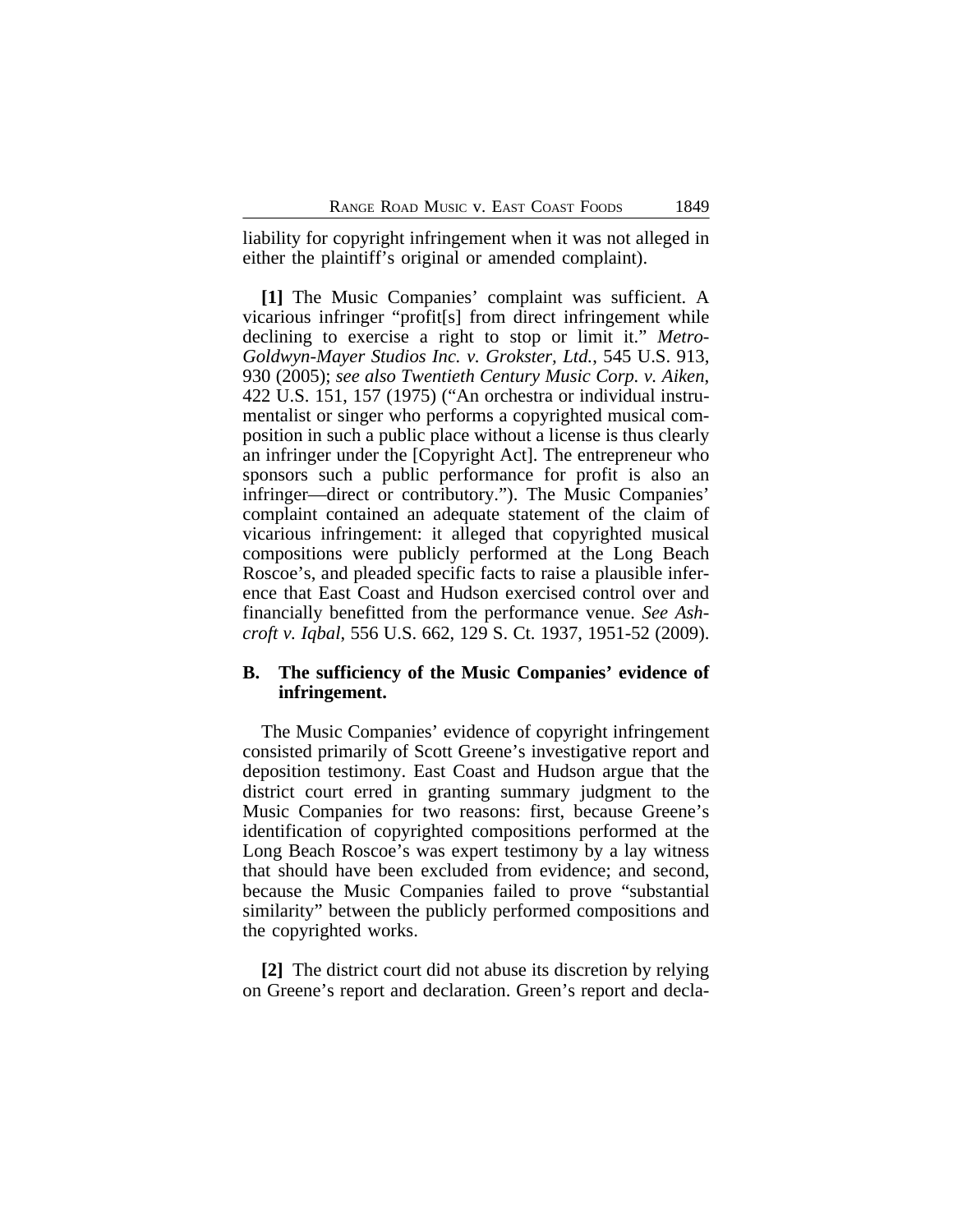ration contained his competent percipient witness testimony as a visitor to the Long Beach Roscoe's. Fed. R. Evid. 701. Identifying popular songs does not require "scientific, technical, or other specialized knowledge." Fed. R. Evid. 702. On the contrary, identifying music is a reflexive daily process for millions of radio listeners, amateur karaoke singers, and fans of *Name That Tune* reruns. *See* Fed. R. Evid. 701 advisory committee's note ("[T]he distinction between lay and expert witness testimony is that lay testimony results from a process of reasoning familiar in everyday life, while expert testimony results from a process of reasoning which can be mastered only by specialists in the field.") (quotation marks and citations omitted). Moreover, many of Greene's identifications did not even require him to tax his memory: the live band announced the titles of several of the compositions they covered, and Greene transcribed other titles directly from a CD jewel case. Clearly, the district court correctly determined that Greene's evidence was admissible.

East Coast and Hudson next argue that the Music Companies' evidence of copyright infringement was inadequate because neither Greene nor any other witness proved "substantial similarity" between the compositions performed at Roscoe's and the copyrighted works.

**[3]** To establish a prima facie case of copyright infringement, a plaintiff "must demonstrate '(1) ownership of a valid copyright, and (2) copying of constituent elements of the work that are original.' " *Funky Films, Inc. v. Time Warner Entm't Co.*, 462 F.3d 1072, 1076 (9th Cir. 2006) (quoting *Feist Pubs., Inc. v. Rural Tel. Serv. Co.*, 499 U.S. 340, 361 (1991)). "The word 'copying' is shorthand for the infringing of any of the copyright owner's [six] exclusive rights," one of which is the right "to perform the copyrighted work publicly." *S.O.S., Inc. v. Payday, Inc.*, 886 F.2d 1081, 1085 n.3 (9th Cir. 1989); *see also* 17 U.S.C. § 106(4) (reserving to owners of copyrights in musical works the exclusive right "to perform the copyrighted work publicly").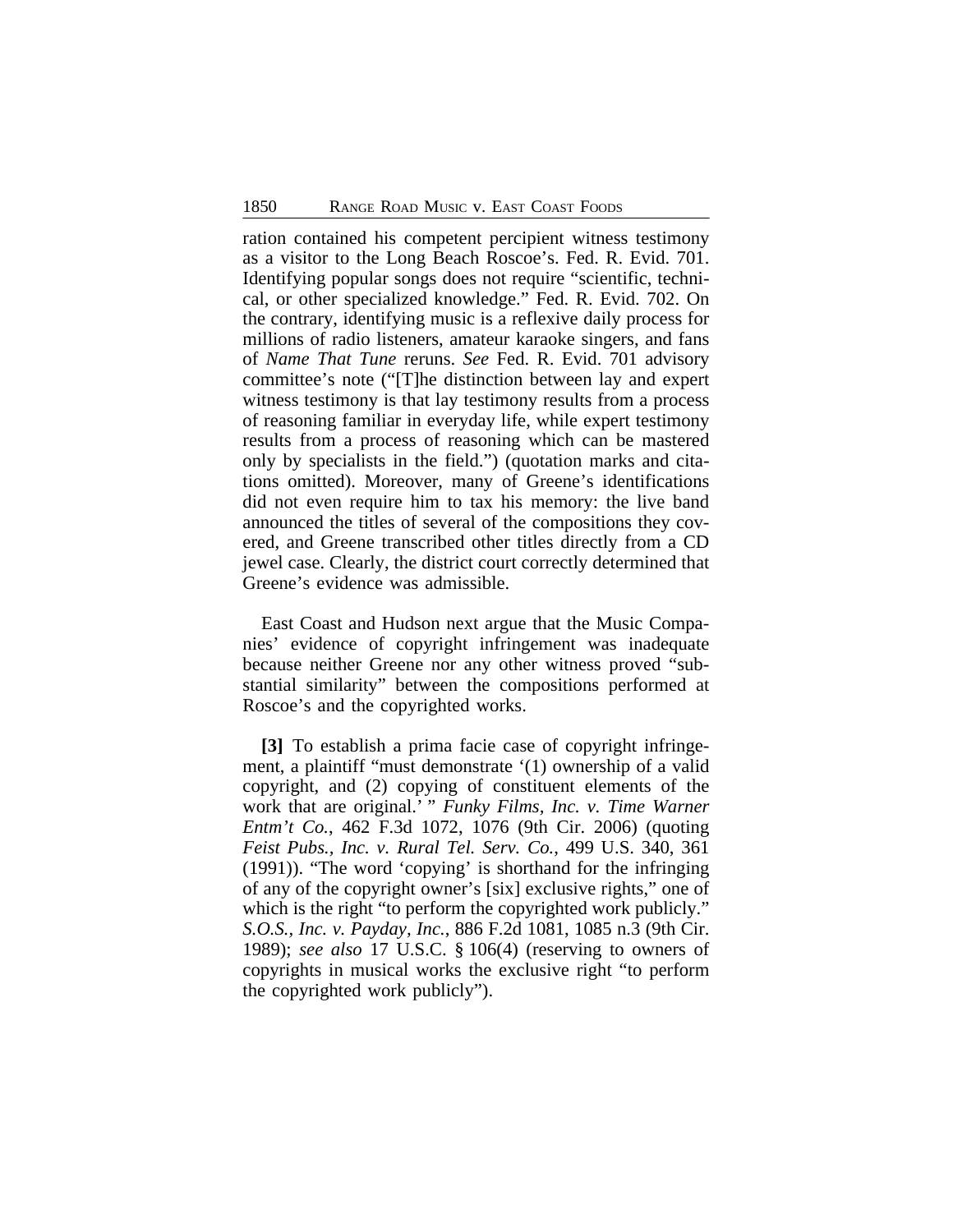**[4]** "Substantial similarity" is not an element of a claim of copyright infringement. Rather, it is a doctrine that helps courts adjudicate whether copying of the "constituent elements of the work that are original" actually occurred when an allegedly infringing work appropriates elements of an original without reproducing it *in toto*. *See Funky Films*, 462 F.3d at 1076. A showing of "substantial similarity" is irrelevant in a case like this one, in which the Music Companies produced evidence that the public performances<sup>2</sup> entailed direct copying of copyrighted works. *See id.* (noting that a demonstration of substantial similarity is only necessary to prove infringement "[a]bsent evidence of direct copying"); *see also Narell v. Freeman*, 872 F.2d 907, 910 (9th Cir. 1989) (noting that "[a] finding that a defendant copied a plaintiff's work, without application of a substantial similarity analysis" will be made "when the defendant has engaged in virtual duplication of a plaintiff's entire work"); 2 Howard B. Abrams, The Law of Copyright § 14:10 (2011) ("Direct proof [of copying] can consist of . . . testimony of direct observation of the infringing  $act \ldots$ ").

**[5]** "Substantial similarity" is thus a red herring: the proper question is whether infringing performances occurred *vel non*. And on that question, East Coast and Hudson cannot raise a genuine issue of material fact. Greene's declaration, detailed investigative report, and deposition testimony were sufficient to establish that the works were publicly performed. He declared that the live band he saw perform at the Long Beach Roscoe's introduced the songs they were playing as Coltrane standards and proceeded to play them. He further declared that he saw a disc jockey play four tracks from a CD of Hiroshima songs, the titles of which he obtained from the jewel

**<sup>2</sup>**Both the tracks played from the compact disc player and the compositions played by the live band were "performed" as that term is used in the Copyright Act. "To 'perform' a work means to recite, render, play, dance, or act it, either directly or by means of any device or process." 17 U.S.C. § 101.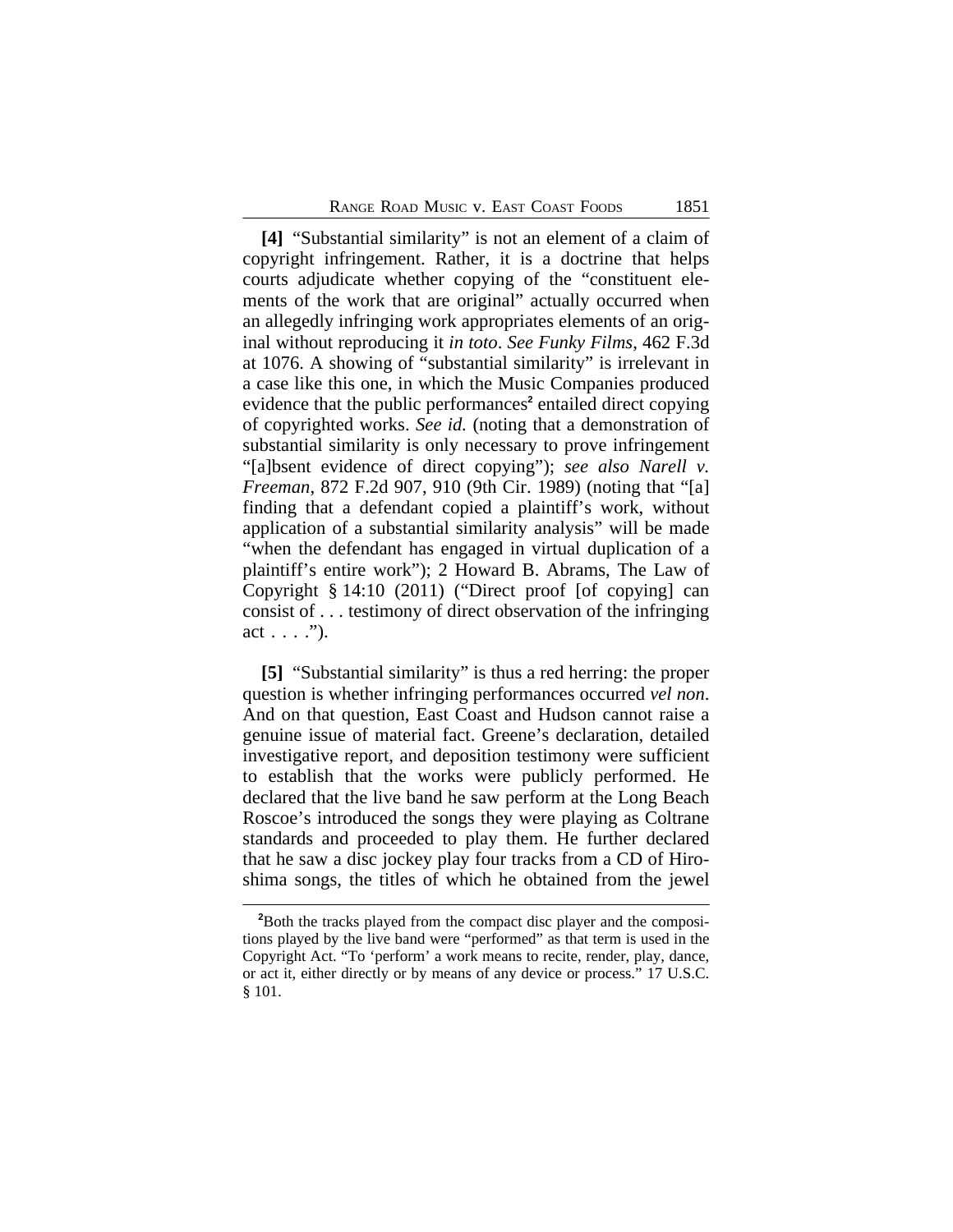case lying next to the CD player. All of this evidence was completely uncontradicted by East Coast and Hudson, who proffered no evidence tending to contradict Greene's testimony that the eight copyrighted compositions at issue were publicly performed at the Long Beach Roscoe's on the night he visited the venue.

**[6]** The district court was correct to conclude that Greene's uncontested declaration was sufficient to establish that no genuine issue of material fact existed as to whether copyright infringement occurred at the Long Beach Roscoe's.

## **C. East Coast's and Hudson's liability for the infringement.**

Having determined that there is no genuine dispute that copyright infringement occurred at the Long Beach Roscoe's, we next turn to the question of whether East Coast and Hudson can be held liable for vicarious infringement. East Coast and Hudson aver that the Long Beach Roscoe's—as well as the attached Sea Bird Jazz Lounge, where the infringing performances actually occurred—are owned by an independent corporate entity called Shoreline Foods. East Coast and Hudson insist that Shoreline was the proper defendant in this action.

**[7]** To impose vicarious liability on a defendant for copyright infringement, "a plaintiff must establish that the defendant exercises the requisite control over the direct infringer and that the defendant derives a direct financial benefit from the direct infringement." *Perfect 10, Inc. v. Amazon.com, Inc.*, 487 F.3d 701, 729 (9th Cir. 2007). A defendant "exercises control over a direct infringer when he has both a legal right to stop or limit the directly infringing conduct, as well as the practical ability to do so." *Id.* at 730.

**[8]** We agree with the district court that East Coast and Hudson are jointly and severally liable for the infringement.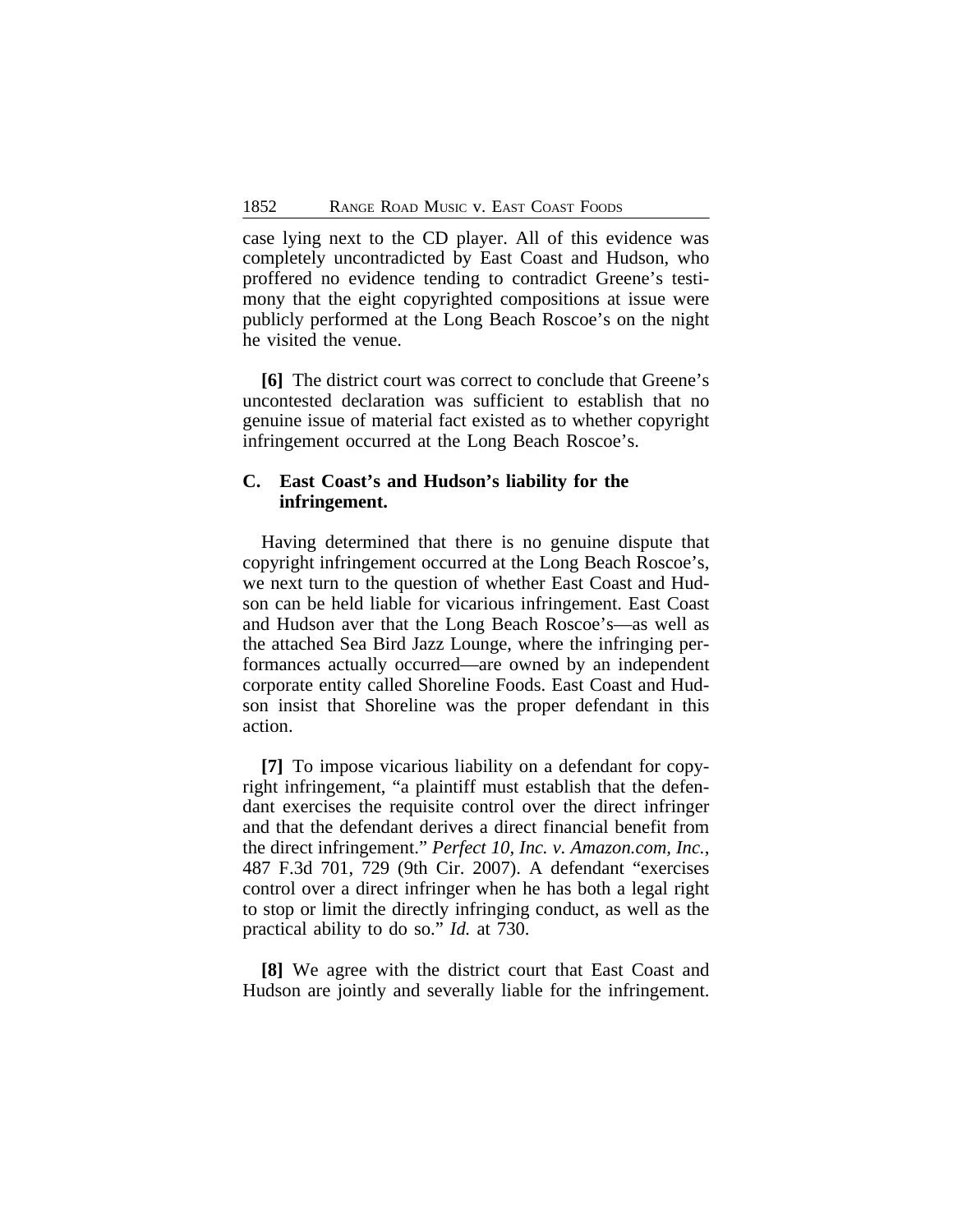Overwhelming evidence showed that East Coast and Hudson exercised control over both the Long Beach Roscoe's and the Sea Bird Jazz Lounge, and derived a financial benefit from the musical performances in the lounge. The Sea Bird Jazz Lounge displays on its premises a liquor license owned by East Coast and signed by Hudson. Hudson, who is the president of both East Coast and Shoreline, testified that he has managerial authority over the Long Beach Roscoe's, including the power to hire and fire employees and the power to prevent acts from appearing at the Sea Bird Jazz Lounge. The manager of the Long Beach Roscoe's, Cuahtemoc Rodriguez, testified that his paychecks were issued by East Coast Foods and that he bought alcohol for both the restaurant and the lounge area. By contrast, the only evidence that East Coast and Hudson proffer to demonstrate that they are not proper defendants is Hudson's unsubstantiated and self-serving declaration that he has never owned the Long Beach Roscoe's.

**[9]** Because no genuine issue of material fact exists as to whether East Coast and Hudson controlled and derived financial benefit from the infringing performances at the Sea Bird Jazz Lounge, the district court properly held that Hudson and East Coast were liable for copyright infringement.

#### **D. Attorney's fees.**

The final issue on appeal is whether the district court's award of attorney's fees and costs to the Music Companies was an abuse of discretion.

**[10]** The Copyright Act empowers courts to "award a reasonable attorney's fee to the prevailing party as part of the costs" in infringement cases. 17 U.S.C. § 505. In awarding such fees, "district courts are given wide latitude to exercise 'equitable discretion.' " *Entm't Research Grp., Inc. v. Genesis Creative Grp., Inc.*, 122 F.3d 1211, 1229 (9th Cir. 1997).

**[11]** The district court applied the factors set forth in *Entertainment Research Group*, thoroughly considered both